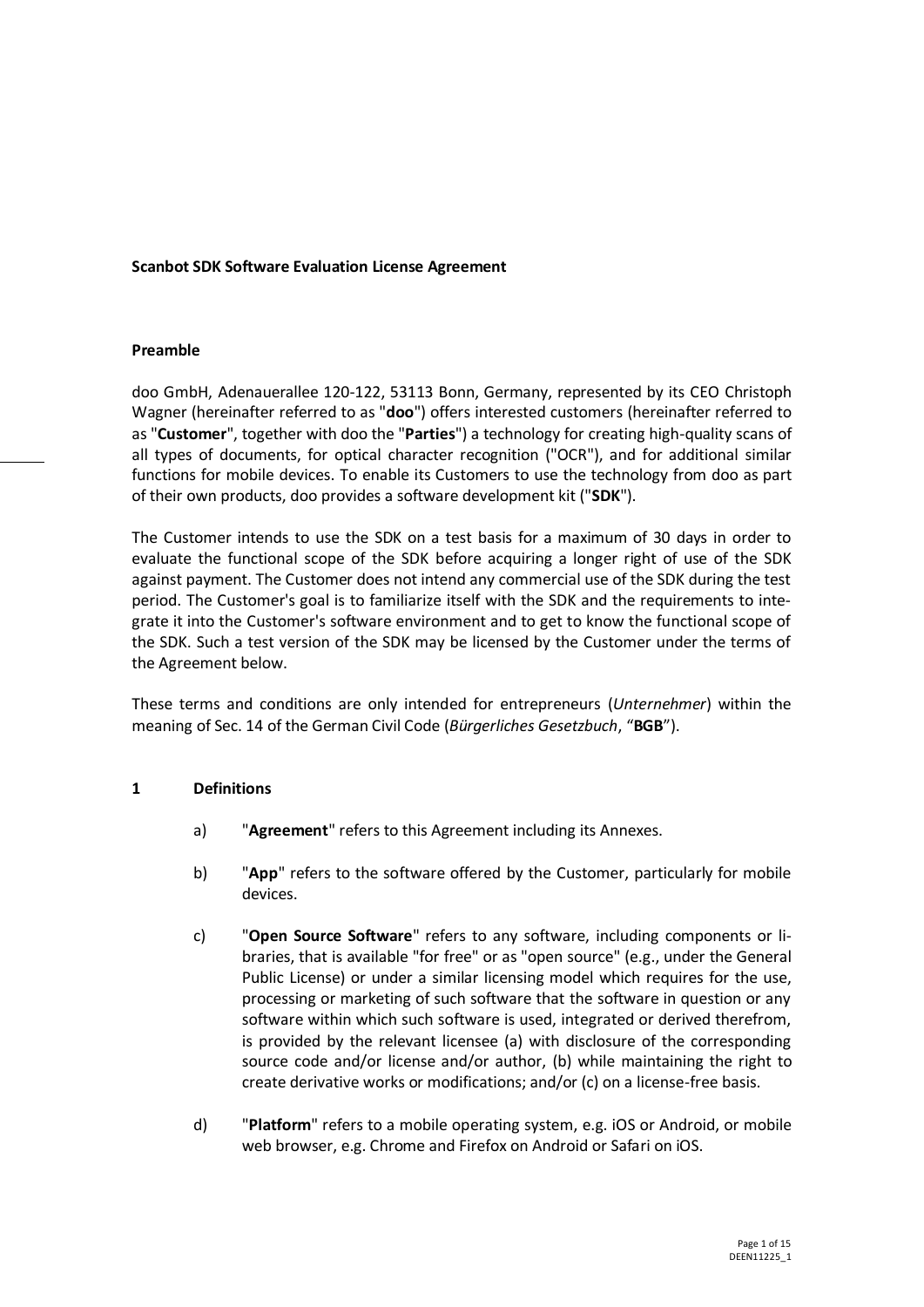e) "**SDK**" refers to the software library provided by doo for using doo's technology in Customer's Apps within the scope of this Agreement.

### <span id="page-1-0"></span>**2 Contractual Matter of this Agreement**

- 2.1 Contractual matter of this agreement is:
	- a) the time-limited provision of doo's SDK in binary format for test purposes, according to the relevant package chosen by the Customer on the order page (for reference also listed in Annex I) within the scope of service specified in this Agreement,
	- b) the provision of a documentation for the SDK in electronic form.
- 2.2 Source codes, development materials, and Open Source Software used within the SDK are excluded from this Agreement.
- 2.3 doo does not support the Customer in evaluating the SDK beyond the aforementioned services. In particular, doo does not provide any support services to the Customer unless otherwise expressly agreed in individual cases.

# **3 Provision of SDK**

- 3.1 doo provides the Customer with the SDK, consisting of binary library files, which can be used by the Customer to integrate doo's technology into its Apps, as described in the corresponding customer package selected by the customer (Annex I). doo provides the SDK in a binary file format and is not obligated to provide access to source code or any other template or development materials, except as expressly stipulated otherwise in this Agreement or its Annexes. It is sufficient to provide the SDK as a web download.
- 3.2 In order to be able to use the functions of the SDK on a test basis outside a productive environment, the Customer will receive an email from Licensor by which a license key can be generated in order to active the functions of the SDK. The Customer must create this license key by clicking on the link contained in the e-mail the Customer will receive as part of the Agreement. The Customer has to copy the license key created into its App. The license key entitles the Customer to test use of the SDK for the trial period agreed in Section [9](#page-5-0) in accordance with the license granted pursuant to Section [4.](#page-2-0) At the end of the Trial Period, the license key is no longer valid and the Customer is no longer able to use the SDK (for details, please refer to the respective SDK documentation, available at: [https://scanbot.io/developer/\)](https://scanbot.io/developer/). However, at the end of the test period, the Customer may purchase a paid version of the SDK in accordance with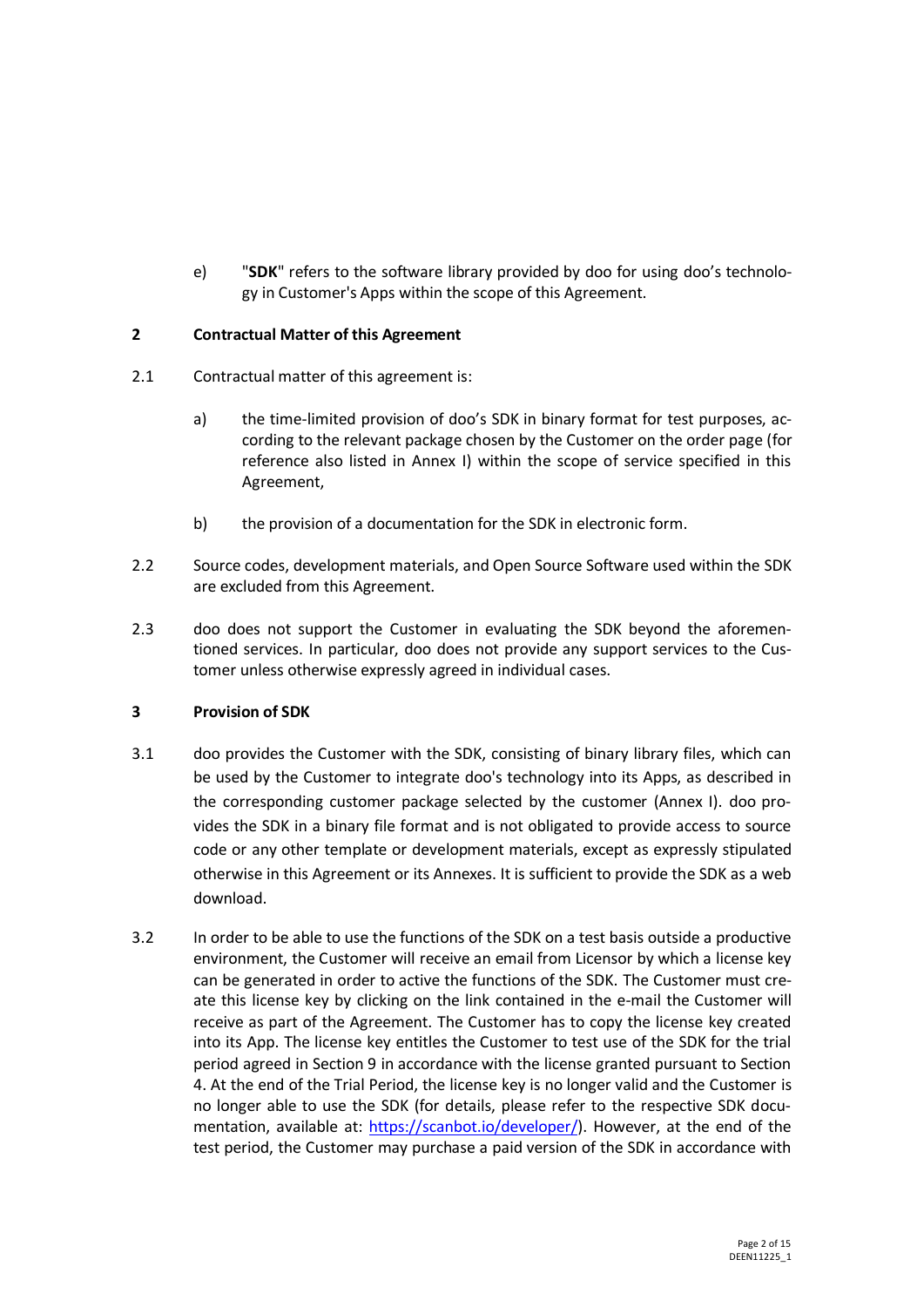the Scanbot SDK License Agreement in order to continue using the SDK in a productive environment.

3.3 doo provides the documentation for the SDK in English and in electronic form (online documentation is judged sufficient). Without being obligated to do so doo may, at its discretion, provide additional translations of the documentation.

#### <span id="page-2-0"></span>**4 Grant of License for Testing Purposes**

- 4.1 doo grants the Customer a simple, non-transferable, time-limited right to test use of the SDK in the scope of and for the purposes of this Agreement ("**License**").
- 4.2 The Customer may use the SDK in its App for internal testing and evaluation purposes only. Under no circumstances may the Customer use the SDK or its App which contains the SDK for commercial purposes during the testing period. In particular, Customer is not authorized to market, promote, sell or distribute the SDK or its App which contains the SDK in whole or in part. The Customer is, however, authorized to commercially use its Apps which do not contain the SDK. Customer may use its App for testing and evaluation purposes to temporarily evaluate its App and demonstrate it for internal purposes. On the other hand, the Customer may not permanently integrate its App, neither as a whole nor in part, into its own software environment or use it productively in any way whatsoever.
- 4.3 A duplication of the App in which the SDK is contained, or of the SDK, is permissible for the Customer only to the extent necessary for the contractual use of the SDK. Under no circumstances may the Customer reproduce the App that includes the SDK or duplicate the SDK on platforms through which the Apps may be distributed, in particular Apple AppStore or Google Play. Nor may the Customer use and duplicate the App that contains the SDK as an internal corporate App. Necessary duplications include the installation of the SDK on the mass storage of the hardware used, as well as loading the SDK into the working memory. In addition, the Customer may make a duplication for backup purposes in the quantities absolutely required. The backup copies may only be used for purely archival purposes. Further duplications, which include the output of the program code on a printer as well as the making of copies of the user documentation or essential parts thereof, may not be made by the licensee.
- 4.4 Any use of the license that goes beyond the rights granted in the preceding paragraphs requires the issuing of a paid license, in particular according to the Scanbot SDK License Agreement.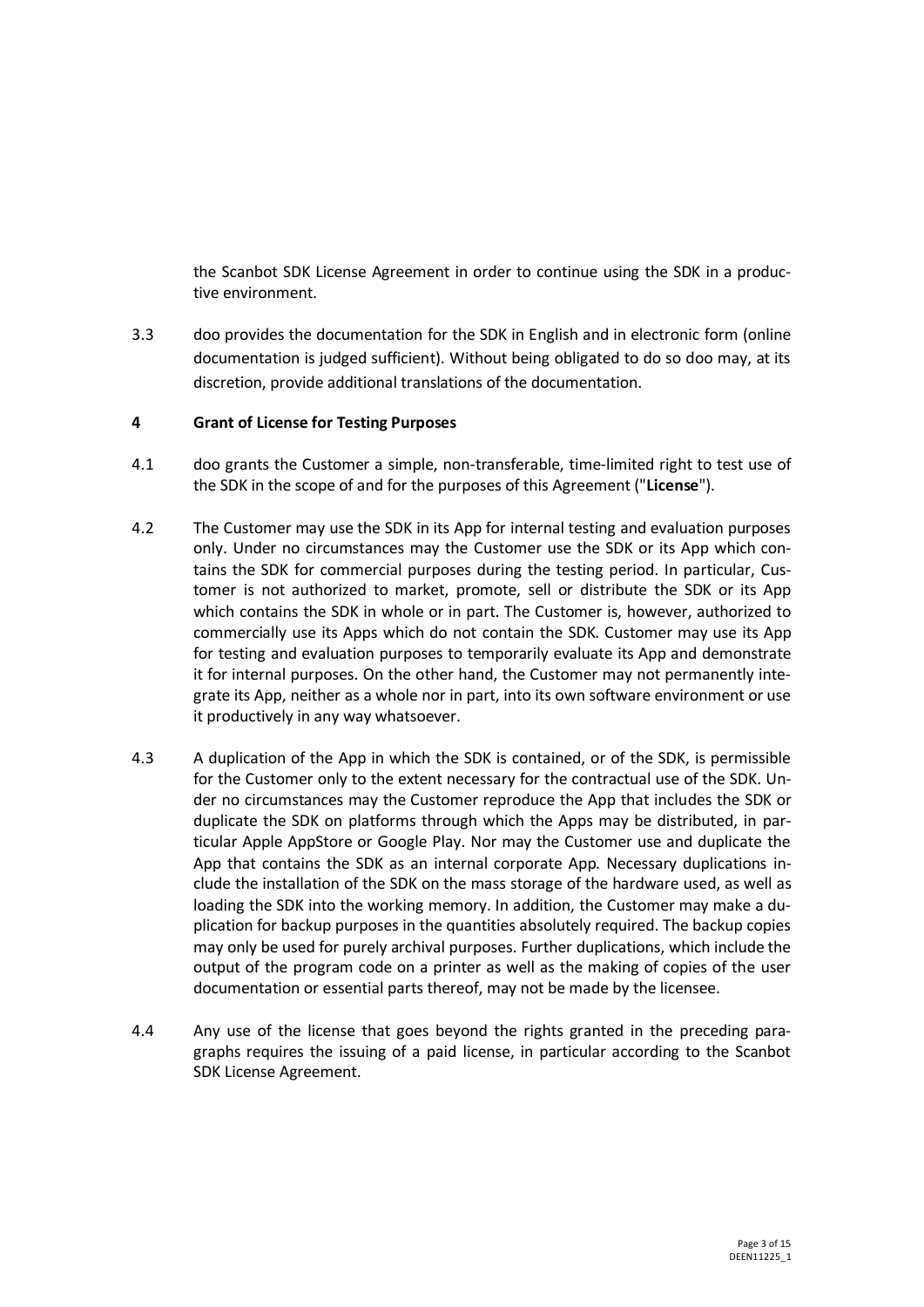4.5 The aforementioned Licence excludes any and all Open Source Software used within the SDK. doo discloses any used Open Source Software in an appropriate manner (e.g. in text files delivered with each respective current version of the SDK).

## <span id="page-3-0"></span>**5 Support and Maintenance Services**

- 5.1 During the Trial Period, doo is not obligated to provide support services to the Customer unless otherwise expressly agreed.
- 5.2 Unless the Parties have agreed otherwise to provide support services, these are provided by qualified employees exclusively via Slack (web-based instant messaging service) and e-mail during normal business hours (German time), unless otherwise agreed in individual cases. The selection of the employees is at doo's discretion.
- 5.3 If the Parties have agreed to provide support services, the Customer will provide doo with all information and documents upon first request that doo reasonably needs to provide support services under this Section [5.](#page-3-0)

#### **6 Customer's Obligations**

- 6.1 The Customer may not use the SDK after completion of the Trial Period pursuant to Section [9.1.](#page-5-1)
- 6.2 The Customer may use each of the packages (Annex I), which it can choose on the order page, only once for the duration of the testing period as per Section [9.1.](#page-5-1)
- 6.3 The Customer is prohibited from using, leasing, passing on or transferring its App with a trial license for productive purposes.
- 6.4 The use of the SDK in the scope of services for third parties (for example, in the context of audits or reviews) is not permitted.
- 6.5 At the end of the test period, the Customer must properly delete the test data, hand over backup copies created, uninstall the SDK and irreversibly delete any remaining software remnants from the IT system. At doo's request, the Customer is to confirm the fulfillment of the aforementioned obligations in writing.
- 6.6 Any technical implementation as well as the fulfillment of system requirements of the SDK are the Customer's own responsibility. The Customer is obliged to adhere to the requirements of the SDK, in particular regarding the correct technical implementation and use of the SDK. The Customer acknowledges that improper implementation and use may result in deficiencies in the functionality of the SDK or even the entire App even after the Trial Period has expired.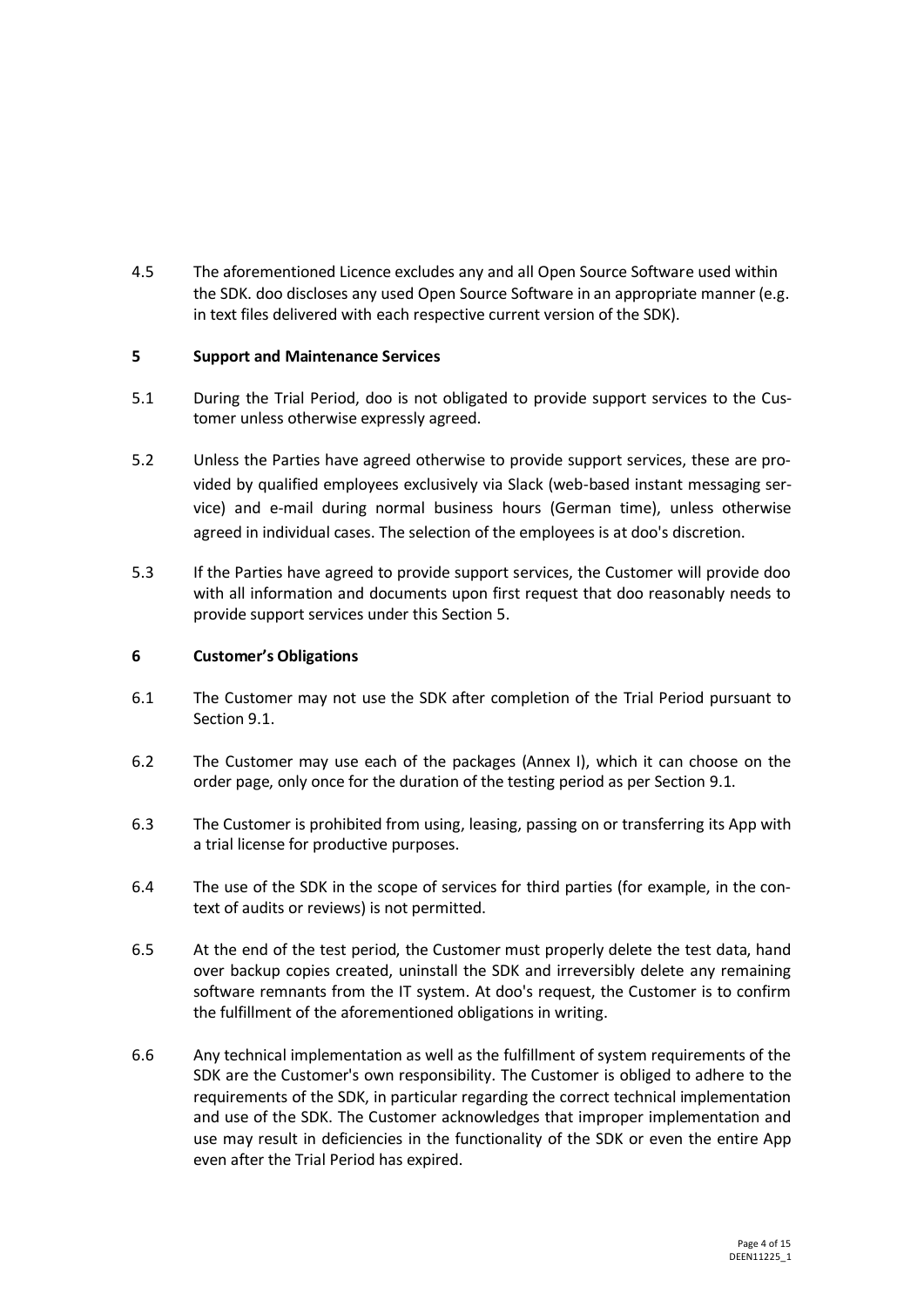- 6.7 Any technical implementation as well as the fulfillment of system requirements regarding any individually agreed support services are the Customer's own responsibility. This applies in particular to such support services that the Customer would like to use via Slack.
- 6.8 The Customer is obliged to follow all SDK security precautions. In particular, the Customer must refrain from bypassing authentication or encryption mechanisms, performing reverse engineering (unless expressly permitted by law), or misusing SDK methods for purposes other than those intentionally intended by doo.
- 6.9 When using the SDK, the Customer will comply with all applicable laws, including (but not limited to) copyright, trademark, privacy, and import/export regulations. In addition, the Customer will comply with all license terms of all Open Source Software used within the SDK and disclosed by doo (e.g. in text files delivered with each respective current version of the SDK).
- 6.10 The Customer is obliged to back up its data at regularly scheduled intervals, commensurate with the risk involved with the use of the SDK.
- 6.11 The Customer must disclose the use of the SDK by listing the SDK in the "About" section of its App and displaying a logo provided by doo.

# **7 Conclusion of the Agreement**

- 7.1 The provision of the option offered on the order page of acquiring a test license for the SDK does not constitute a binding offer by doo to provide the services described under Section [2,](#page-1-0) but rather an invitation to the Customer to submit an offer. The Customer makes a binding offer for the purchase of the services described under Section [2](#page-1-0) as soon as he has entered all the requested information in the input mask available on the order page, has confirmed these terms by selecting the checkbox and has clicked on the "Generate License" button ("**Offer**"). Until placing his Offer, the Customer can cancel or change his order at any time by modifying or deleting the data he has entered or the options he has selected.
- 7.2 The Agreement is concluded when doo sends a confirmation of receipt of the Customer's Offer immediately after receipt of the Offer to the e-mail address provided by the Customer when submitting his Offer ("**Acceptance**"). This acceptance contains a link by means of which the Customer can generate his license key.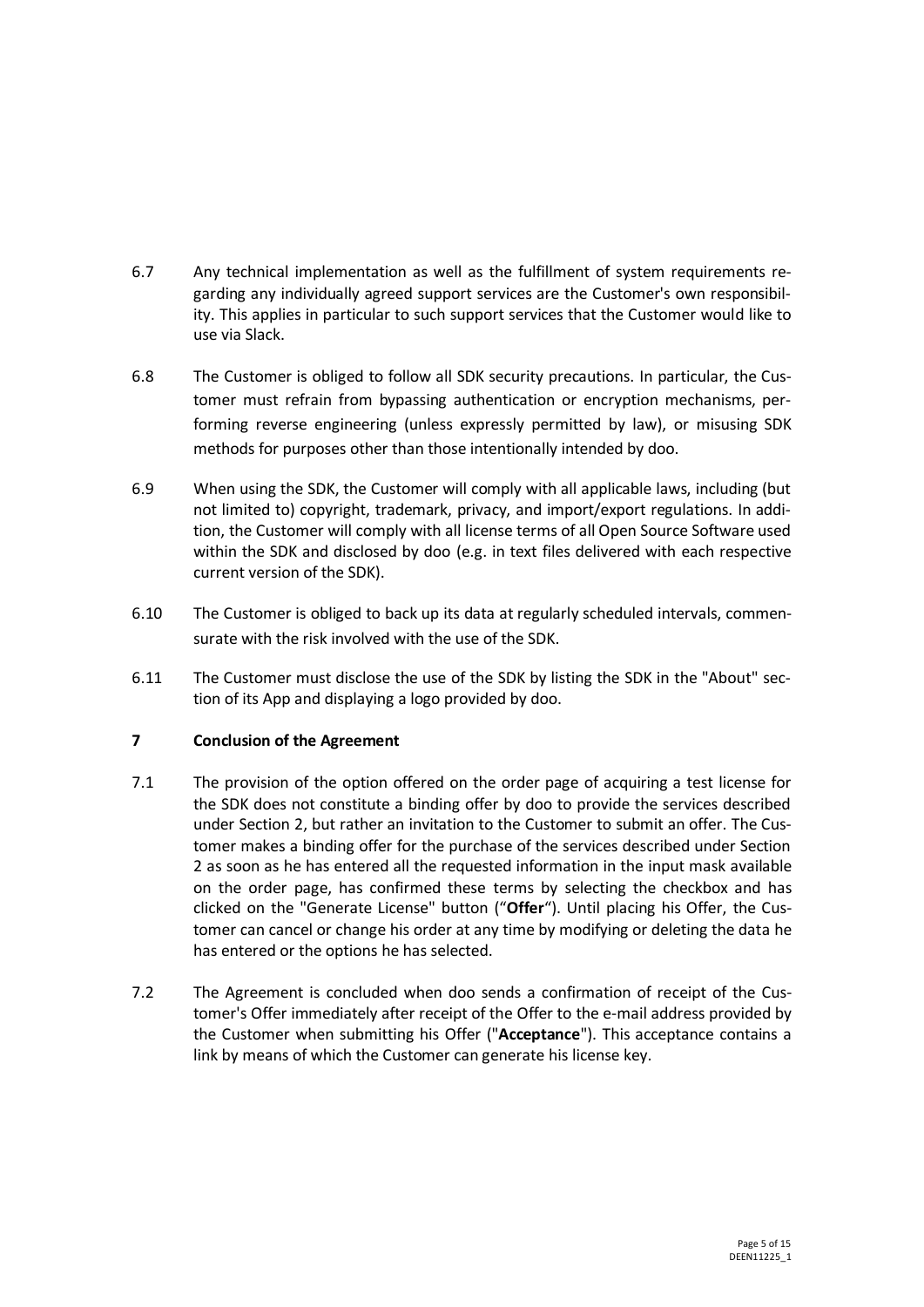7.3 We do not store this Agreement after the conclusion of the Agreement. The Customer can retrieve the respective current Agreement at any time under <https://scanbot.io/license-agreement-europe/> and print and save it there.

## **8 Warranty and Limitation of Liability**

- 8.1 Pursuant to Sec. 599 BGB, doo is only liable for intent and gross negligence.
- 8.2 If doo fraudulently conceals a legal defect or an error in the SDK, then, pursuant to Sec. 600 BGB, doo is obligated to compensate the Customer for the resulting damage.

## <span id="page-5-0"></span>**9 Trial Period and Free of Charge**

- <span id="page-5-1"></span>9.1 The term of this Agreement begins with the generation of the license key and is for 30 days ("**Trial Period**"). Only during the Trial Period is the Customer authorized to use the SDK as set out in this Agreement.
- 9.2 Ordinary termination of this Agreement during the Trial Period is excluded. The right to extraordinary termination remains unaffected. Notice of termination must be given in text form (e.g., e-mail) to be effective.
- 9.3 The transfer of the SDK for test purposes is free of charge for the Trial Period.

## **10 Secrecy**

The Parties will treat all trade secrets of which they have obtained knowledge of under this Agreement as strictly confidential. This does not apply to knowledge or information that is public knowledge at the time of its transmission, becomes public knowledge after the transmission without the fault of the party obligated to secrecy, as well as knowledge or information lawfully made available to the party obligated to secrecy by a third party and without any restriction of confidentiality or use, or that has been developed by the recipient in the course of its own independent development. The Parties must safeguard all sensitive documents that have been brought to their knowledge in connection with the Agreement against access by unauthorized persons. The employees of the Customer must be placed under the same obligation.

## **11 Final Provisions**

- 11.1 The Customer's terms and conditions do not apply to this Agreement, even if doo does not expressly object to them.
- 11.2 For example, if the Customer decides to license the SDK for a fee, e.g. after the end of the Trial Period, the terms of the Scanbot SDK License Agreement prevail.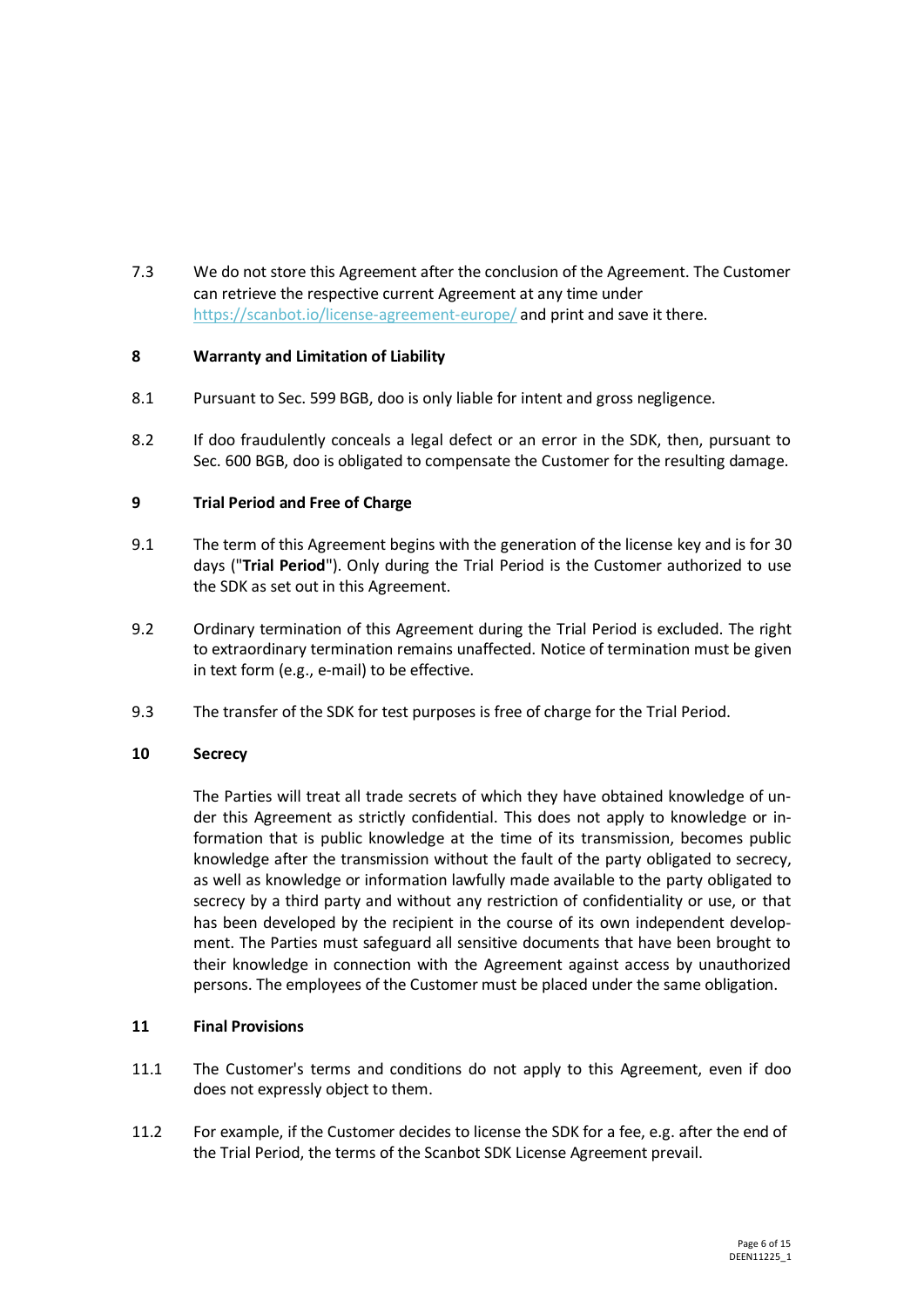- 11.3 This Agreement is subject to German law, excluding the UN Sales Convention (CISG).
- 11.4 The place of jurisdiction for all disputes arising from or in connection with this Agreement is Bonn, provided that the Customer is a merchant (*Kaufmann*) under German law.

[*Remainder of page intentionally left blank]*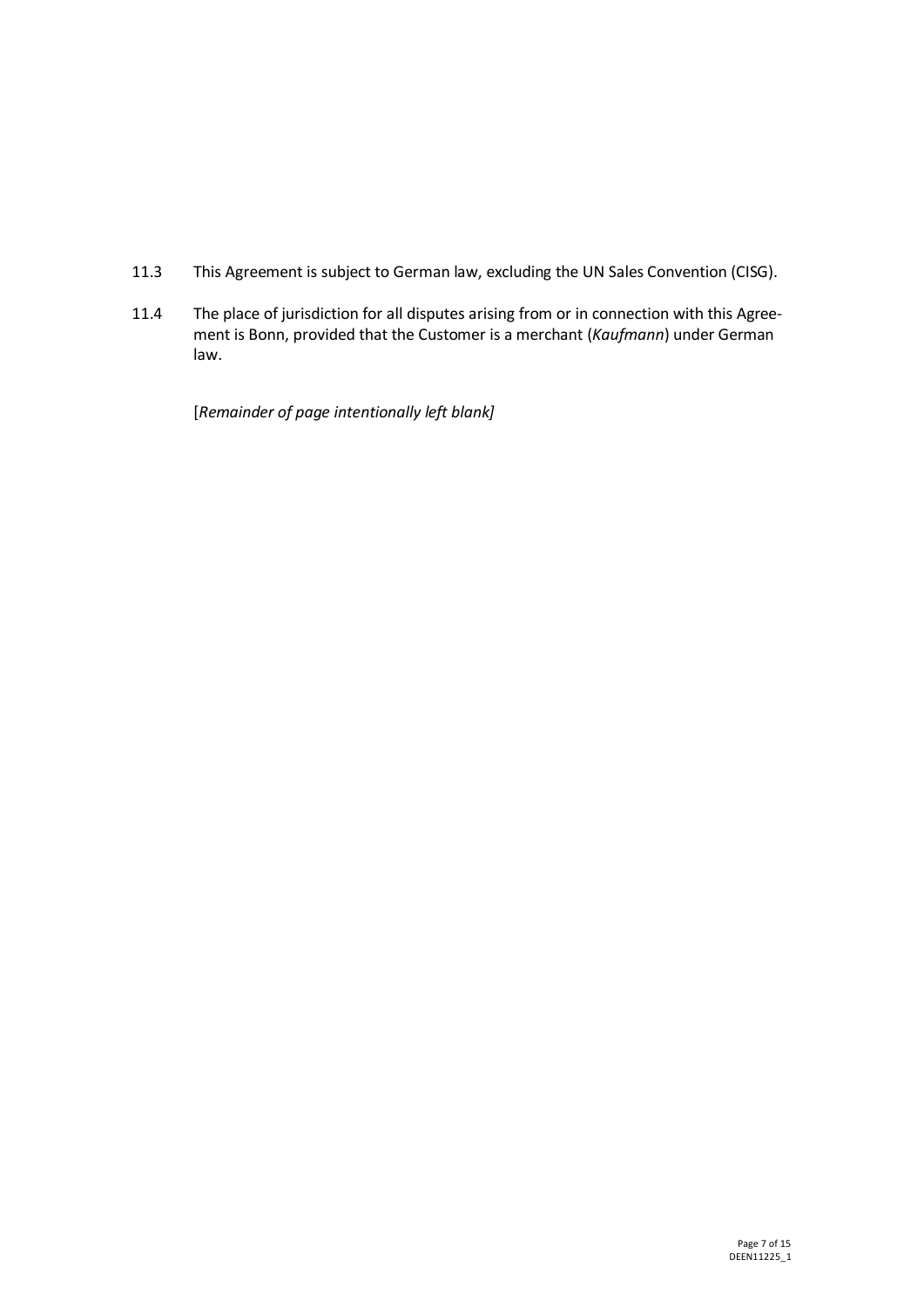# **Annex I - SDK Overview and Package Specifications**

## **Package 0**

| Supported platforms: | iOS & Android & Mobile Web Browser                                                                                                                                                                                              |
|----------------------|---------------------------------------------------------------------------------------------------------------------------------------------------------------------------------------------------------------------------------|
| System requirements: | <b>Developers:</b>                                                                                                                                                                                                              |
|                      | iOS: Latest Xcode version from App Store, MacBook or iMac.                                                                                                                                                                      |
|                      | Android: Latest Android Studio.                                                                                                                                                                                                 |
|                      | Mobile Web Browser:                                                                                                                                                                                                             |
|                      | iOS: Safari (iOS 11.0 or higher); Chrome and Firefox (iOS 14.4<br>or higher)<br>Android: Chrome, Firefox, Edge<br>٠                                                                                                             |
|                      | End user's hardware & software:                                                                                                                                                                                                 |
|                      | iOS: iPhone 5s or later with iOS 11.0 or higher.                                                                                                                                                                                |
|                      | Android:                                                                                                                                                                                                                        |
|                      | Android 5 (API Level 21) and higher.<br>Rear-facing camera with autofocus.<br>٠                                                                                                                                                 |
|                      | Supported CPU/ABI architecture: armeabi-v7, arm64-v8a,<br>٠<br>x86 and x86_64                                                                                                                                                   |
|                      | (https://developer.android.com/ndk/guides/arch.html).<br>We do not support rooted Android devices (custom ROMs).                                                                                                                |
|                      | Mobile Web Browser:                                                                                                                                                                                                             |
|                      | Chrome (version 57 or higher), Safari (version 11 or higher),<br>Firefox (version 53 or higher), Edge (version 16 or higher).                                                                                                   |
|                      | All operating systems or platforms: Constant internet access is not<br>required, since all SDK operations are performed on device.                                                                                              |
| Features:            | QR- and Barcode detection*<br>Supported barcode symbologies:<br>Aztec, CodaBar, Code 39, Code 93, Code 128, Data<br>$\circ$<br>Matrix, EAN-8, EAN-13, ITF, PDF-417, QR-Code, UPC-<br>A, UPC-E*<br><b>MSI Plessey</b><br>$\circ$ |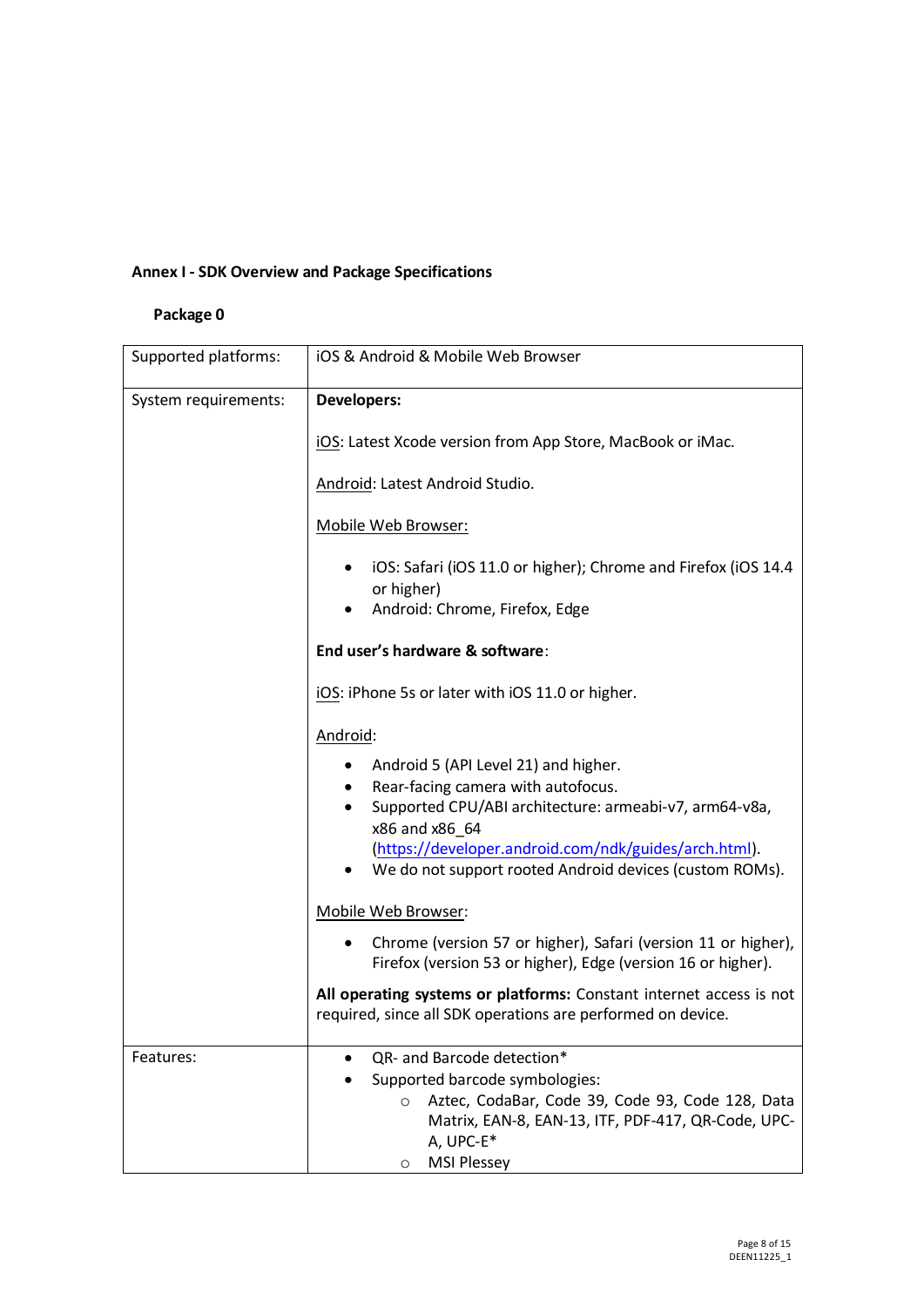|                                    | <b>Batch Barcode Scanner</b><br>$\bullet$<br>Multiple Barcode Detection<br>Scanning UI (user guidance)*<br>RTU-UI Components: Ready-to-use UI screen components<br>are a set of easy to integrate and customize high-level UI<br>screens for the most common tasks like e.g., barcode scan-<br>ning.<br>Classical SDK Components: Very flexible and fully customiza-<br>ble modules that allow building custom UI screens and fea-<br>tures for scanning and image processing purposes.*<br>Online help and documentation*<br>$\bullet$<br>Online implementation guide*<br>Comprehensive example projects*<br>* = available features for the Mobile Web Browser Platform. |
|------------------------------------|---------------------------------------------------------------------------------------------------------------------------------------------------------------------------------------------------------------------------------------------------------------------------------------------------------------------------------------------------------------------------------------------------------------------------------------------------------------------------------------------------------------------------------------------------------------------------------------------------------------------------------------------------------------------------|
| Additional information<br>on SDK:  | The core of the SDK is written in platform independent C++. Wrap-<br>pers for iOS and Android are written in native Objective C and Java,<br>respectively.<br>The SDK will be provided as an embedded framework (requires iOS<br>11 or higher) or/and static linked library. The Web SDK is based on<br>Web Assembly and the HTML Media Capture API. The SDK will be<br>provided as a download.                                                                                                                                                                                                                                                                           |
| Additional required<br>components: | As specified in the documentation available under the following URL:<br>https://scanbot.io/developer/.                                                                                                                                                                                                                                                                                                                                                                                                                                                                                                                                                                    |
| <b>Annual License Fee:</b>         | Not applicable for a test version.                                                                                                                                                                                                                                                                                                                                                                                                                                                                                                                                                                                                                                        |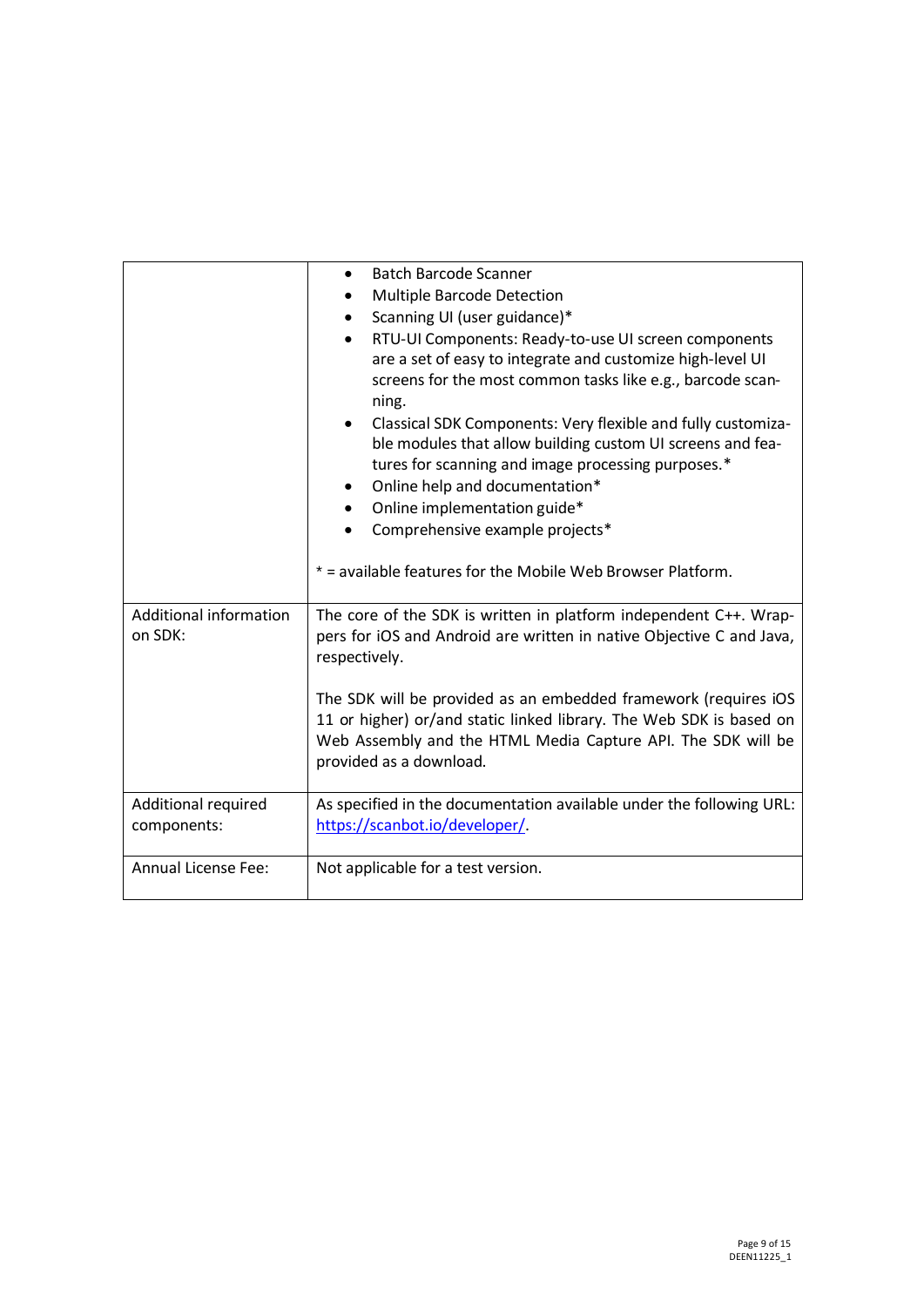# **Package I**

| Supported platforms: | iOS & Android & Mobile Web Browser                                                                                                                                                                                                                                                                                |
|----------------------|-------------------------------------------------------------------------------------------------------------------------------------------------------------------------------------------------------------------------------------------------------------------------------------------------------------------|
| System requirements: | <b>Developers:</b>                                                                                                                                                                                                                                                                                                |
|                      | iOS: Latest Xcode version from App store, MacBook or iMac.                                                                                                                                                                                                                                                        |
|                      | Android: Latest Android Studio.                                                                                                                                                                                                                                                                                   |
|                      | Mobile Web Browser:                                                                                                                                                                                                                                                                                               |
|                      | iOS: Safari (iOS 11.0 or higher); Chrome and Firefox (iOS 14.4<br>or higher)<br>Android: Chrome, Firefox, Edge                                                                                                                                                                                                    |
|                      | End user's hardware & software:                                                                                                                                                                                                                                                                                   |
|                      | iOS: iPhone 5s or later with iOS 11.0 or higher.                                                                                                                                                                                                                                                                  |
|                      | Android:                                                                                                                                                                                                                                                                                                          |
|                      | Android 5 (API Level 21) and higher.<br>$\bullet$<br>Rear-facing camera with autofocus.<br>Supported CPU/ABI architecture: armeabi-v7, arm64-v8a,<br>$\bullet$<br>x86 and x86 64<br>(https://developer.android.com/ndk/guides/arch.html).<br>We do not support rooted Android devices (custom ROMs).<br>$\bullet$ |
|                      | Mobile Web Browser:                                                                                                                                                                                                                                                                                               |
|                      | Chrome (version 57 or higher), Safari (version 11 or higher),<br>Firefox (version 53 or higher), Edge (version 16 or higher).                                                                                                                                                                                     |
|                      | All operating systems or platforms: Constant internet access is not<br>required, since all SDK operations are performed on device.                                                                                                                                                                                |
| Features:            | Document detection*<br>QR- and Barcode detection*<br>Supported barcode symbologies:<br>Aztec, CodaBar, Code 39, Code 93, Code 128, Data<br>$\circ$<br>Matrix, EAN-8, EAN-13, ITF, PDF-417, QR-Code, UPC-<br>A, UPC-E*<br><b>MSI Plessey</b><br>$\circ$                                                            |
|                      | <b>Batch Barcode Scanner</b>                                                                                                                                                                                                                                                                                      |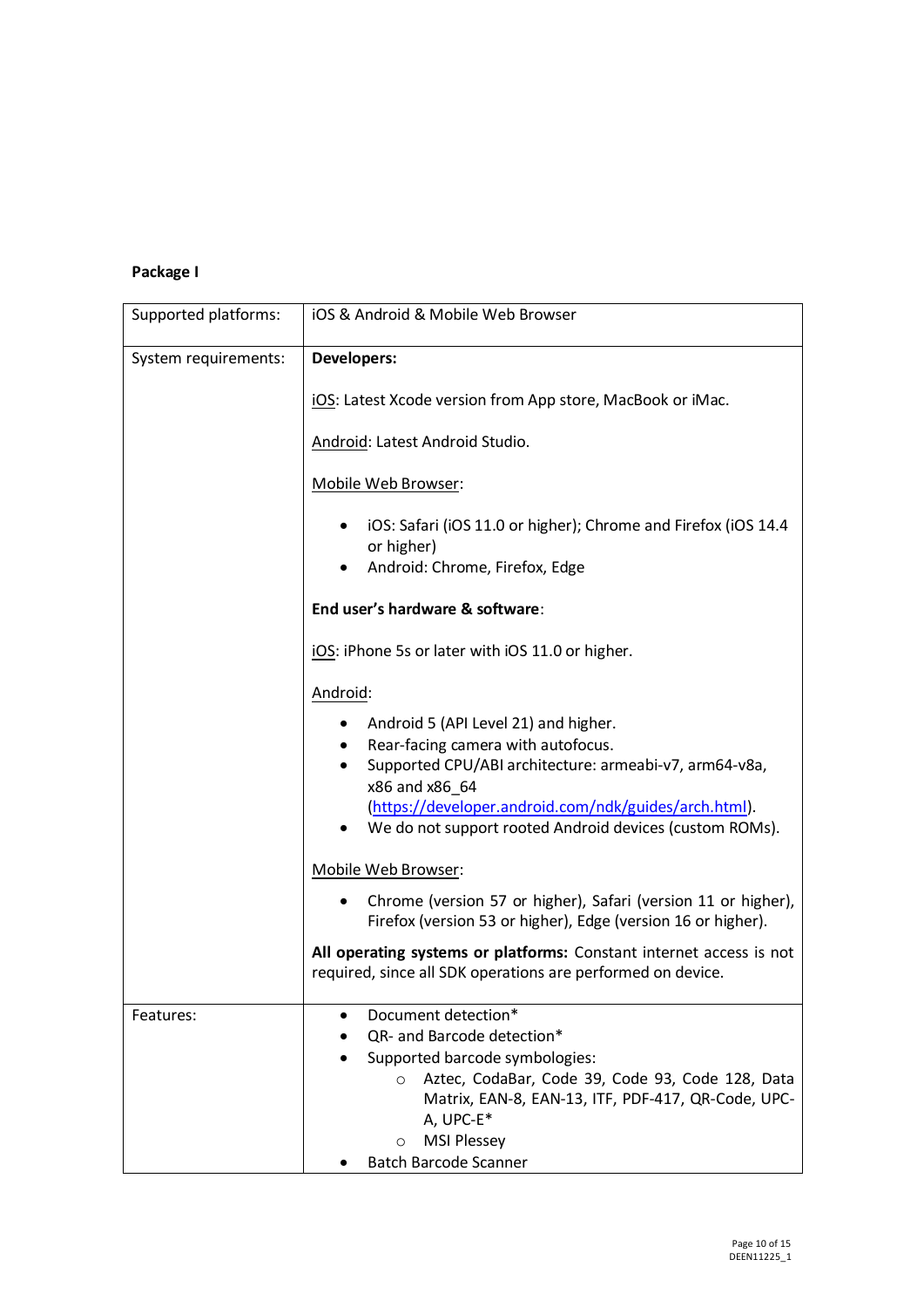|                                   | Multiple Barcode Detection<br>$\bullet$<br>Auto-cropping (including perspective correction and auto-                                                                                                                              |
|-----------------------------------|-----------------------------------------------------------------------------------------------------------------------------------------------------------------------------------------------------------------------------------|
|                                   | snapping)*                                                                                                                                                                                                                        |
|                                   | Scanning UI (user guidance)*                                                                                                                                                                                                      |
|                                   | Image and document preparation (filtering, image optimiza-                                                                                                                                                                        |
|                                   | tion)*                                                                                                                                                                                                                            |
|                                   | PDF and TIFF creation*                                                                                                                                                                                                            |
|                                   | RTU-UI Components: Ready-to-use UI screen components<br>$\bullet$                                                                                                                                                                 |
|                                   | are a set of easy to integrate and customize high-level UI<br>screens for the most common tasks like e.g., document scan-                                                                                                         |
|                                   | ning, cropping or barcode scanning.                                                                                                                                                                                               |
|                                   | Classical SDK Components: Very flexible and fully customiza-<br>$\bullet$                                                                                                                                                         |
|                                   | ble modules that allow building custom UI screens and fea-                                                                                                                                                                        |
|                                   | tures for scanning and image processing purposes.*                                                                                                                                                                                |
|                                   | Online help and documentation*<br>٠                                                                                                                                                                                               |
|                                   | Online implementation guide*<br>$\bullet$                                                                                                                                                                                         |
|                                   | Comprehensive example projects*<br>$\bullet$                                                                                                                                                                                      |
|                                   |                                                                                                                                                                                                                                   |
|                                   | * = available features for the Mobile Web Browser Platform.                                                                                                                                                                       |
| Additional information<br>on SDK: | The core of the SDK is written in platform independent C++. Wrap-<br>pers for iOS and Android are written in native Objective C and Java as<br>well as Kotlin, respectively.                                                      |
|                                   |                                                                                                                                                                                                                                   |
|                                   | The SDK will be provided as an embedded framework (requires iOS<br>11 or higher) or/and static linked library. The Web SDK is based on<br>Web Assembly and the HTML Media Capture API. The SDK will be<br>provided as a download. |
| Additional required               | As specified in the documentation available under the following URL:                                                                                                                                                              |
| components:                       | https://scanbot.io/developer/                                                                                                                                                                                                     |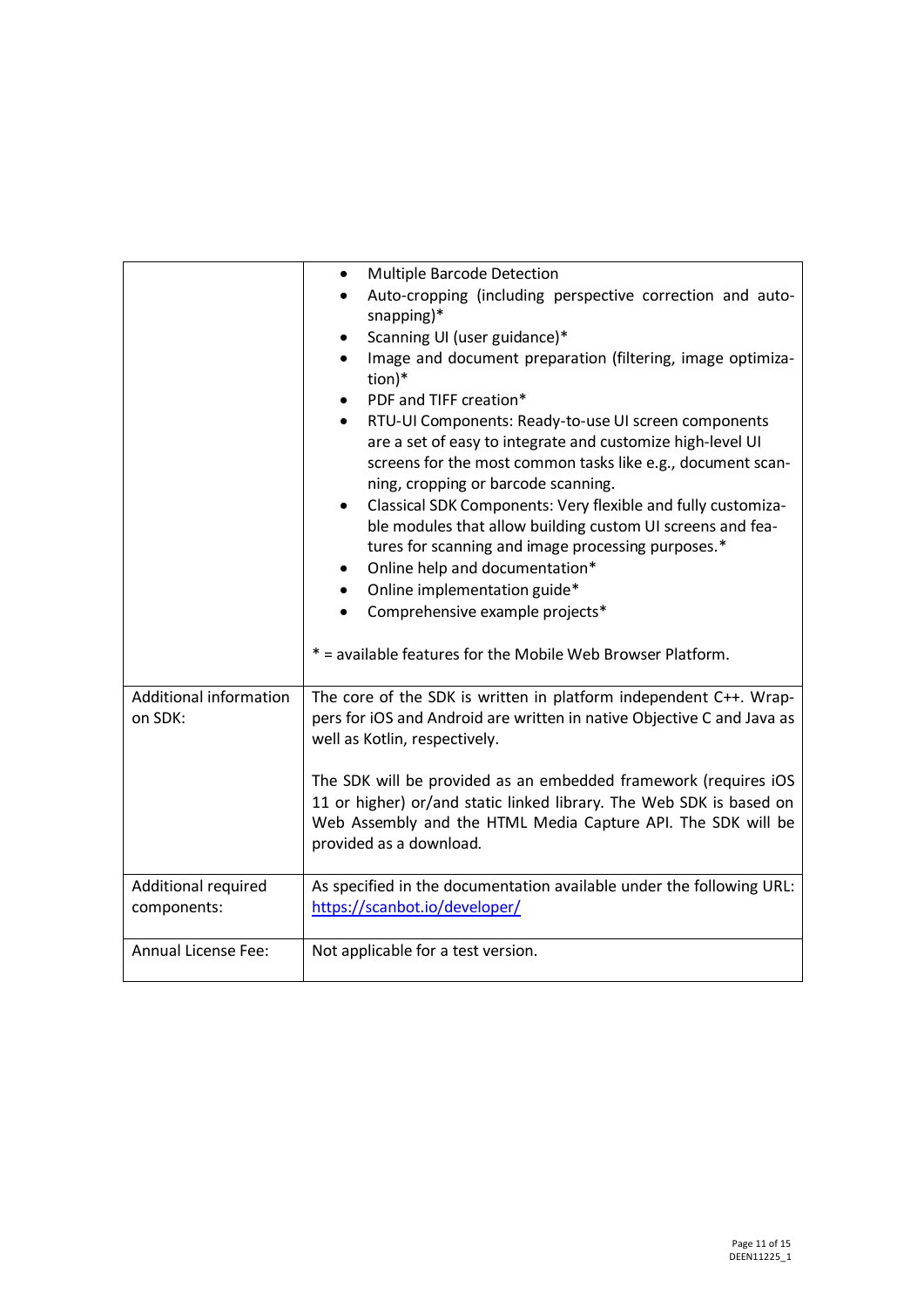# **Package II**

| Supported platforms: | iOS & Android                                                                                                                                                                                                                                                                                   |
|----------------------|-------------------------------------------------------------------------------------------------------------------------------------------------------------------------------------------------------------------------------------------------------------------------------------------------|
| System requirements: | <b>Developers:</b>                                                                                                                                                                                                                                                                              |
|                      | iOS: Latest Xcode version from App store, MacBook or iMac.                                                                                                                                                                                                                                      |
|                      | Android: Latest Android Studio.                                                                                                                                                                                                                                                                 |
|                      | End user's hardware & software:                                                                                                                                                                                                                                                                 |
|                      | iOS: iPhone 5s or later with iOS 11.0 or higher.                                                                                                                                                                                                                                                |
|                      | Android:                                                                                                                                                                                                                                                                                        |
|                      | Android 5 (API Level 21) and higher.<br>٠                                                                                                                                                                                                                                                       |
|                      | Rear-facing camera with autofocus.<br>$\bullet$                                                                                                                                                                                                                                                 |
|                      | Supported CPU/ABI architecture: armeabi-v7, arm64-v8a,<br>$\bullet$                                                                                                                                                                                                                             |
|                      | x86 and x86_64                                                                                                                                                                                                                                                                                  |
|                      | (https://developer.android.com/ndk/guides/arch.html).<br>We do not support rooted Android devices (custom ROMs).                                                                                                                                                                                |
|                      | Both operating systems: Constant internet access is not required,<br>since all SDK operations are performed on device. Internet can be<br>used optionally to download OCR language files from a custom serv-<br>er. Alternatively, those files can be provided as assets in the app<br>package. |
| Features:            | Document detection                                                                                                                                                                                                                                                                              |
|                      | QR- and Barcode detection                                                                                                                                                                                                                                                                       |
|                      | Supported barcode symbologies:                                                                                                                                                                                                                                                                  |
|                      | Aztec, CodaBar, Code 39, Code 93, Code 128, Data<br>$\circ$<br>Matrix, EAN-8, EAN-13, ITF, PDF-417, QR-Code, UPC-                                                                                                                                                                               |
|                      | A, UPC-E, MSI Plessey                                                                                                                                                                                                                                                                           |
|                      | Batch Barcode Scanner                                                                                                                                                                                                                                                                           |
|                      | Multiple Barcode Detection                                                                                                                                                                                                                                                                      |
|                      | Auto-cropping (including perspective correction and auto-<br>snapping)                                                                                                                                                                                                                          |
|                      | Scanning UI (user guidance)                                                                                                                                                                                                                                                                     |
|                      | Image and document preparation (filtering, image optimiza-<br>tion)                                                                                                                                                                                                                             |
|                      | PDF and TIFF creation                                                                                                                                                                                                                                                                           |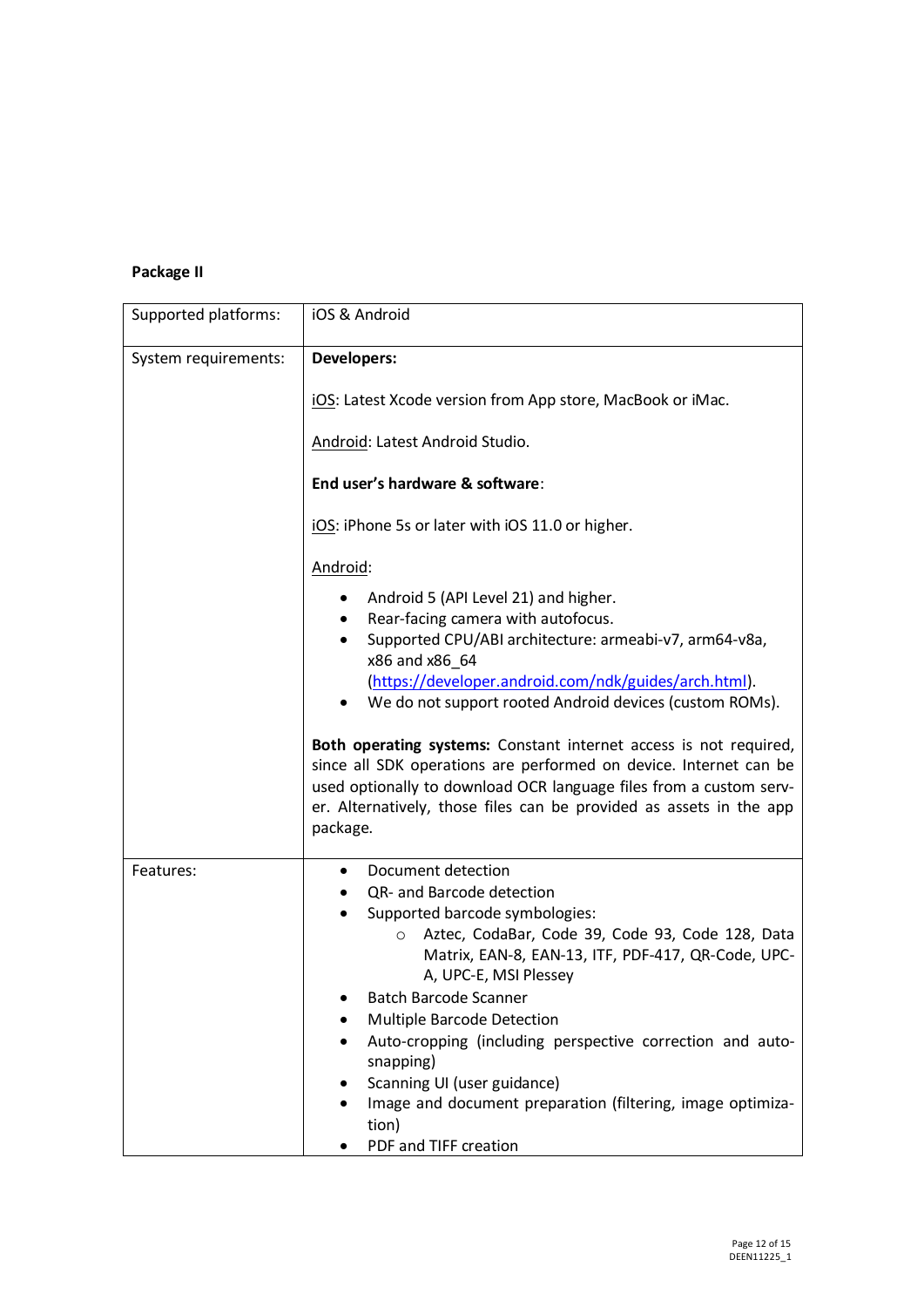| <b>Additional information</b><br>on SDK: | RTU-UI Components: Ready-to-use UI screen components<br>$\bullet$<br>are a set of easy to integrate and customize high-level UI<br>screens for the most common tasks like e.g., document scan-<br>ning, cropping or barcode scanning.<br>Classical SDK Components: Very flexible and fully customiza-<br>ble modules that allow building custom UI screens and fea-<br>tures for scanning and image processing purposes.<br>OCR (based on Open Source project Tesseract engine with<br>extensive proprietary modifications and enhancements;<br>highly scalable; no license fee beyond Licensor license)<br>Document finishing (PDF creation and sandwiching the OCR-<br>text layer)<br>MRZ recognition and extraction<br>Multi-Object Detector<br>$\bullet$<br>Online help and documentation<br>Online implementation guide<br>$\bullet$<br>Comprehensive example projects<br>The core of the SDK is written in platform independent C++. Wrap-<br>pers for iOS and Android are written in native Objective C and Java as<br>well as Kotlin, respectively.<br>The SDK will be provided as an embedded framework (requires iOS<br>11 or higher) or/and static linked library. The SDK will be provided as<br>a download. |
|------------------------------------------|--------------------------------------------------------------------------------------------------------------------------------------------------------------------------------------------------------------------------------------------------------------------------------------------------------------------------------------------------------------------------------------------------------------------------------------------------------------------------------------------------------------------------------------------------------------------------------------------------------------------------------------------------------------------------------------------------------------------------------------------------------------------------------------------------------------------------------------------------------------------------------------------------------------------------------------------------------------------------------------------------------------------------------------------------------------------------------------------------------------------------------------------------------------------------------------------------------------------------|
| Additional required                      | As specified in the documentation available under the following URL:                                                                                                                                                                                                                                                                                                                                                                                                                                                                                                                                                                                                                                                                                                                                                                                                                                                                                                                                                                                                                                                                                                                                                     |
| components:                              | https://scanbot.io/developer/                                                                                                                                                                                                                                                                                                                                                                                                                                                                                                                                                                                                                                                                                                                                                                                                                                                                                                                                                                                                                                                                                                                                                                                            |
| Annual License Fee:                      | Not applicable for a test version.                                                                                                                                                                                                                                                                                                                                                                                                                                                                                                                                                                                                                                                                                                                                                                                                                                                                                                                                                                                                                                                                                                                                                                                       |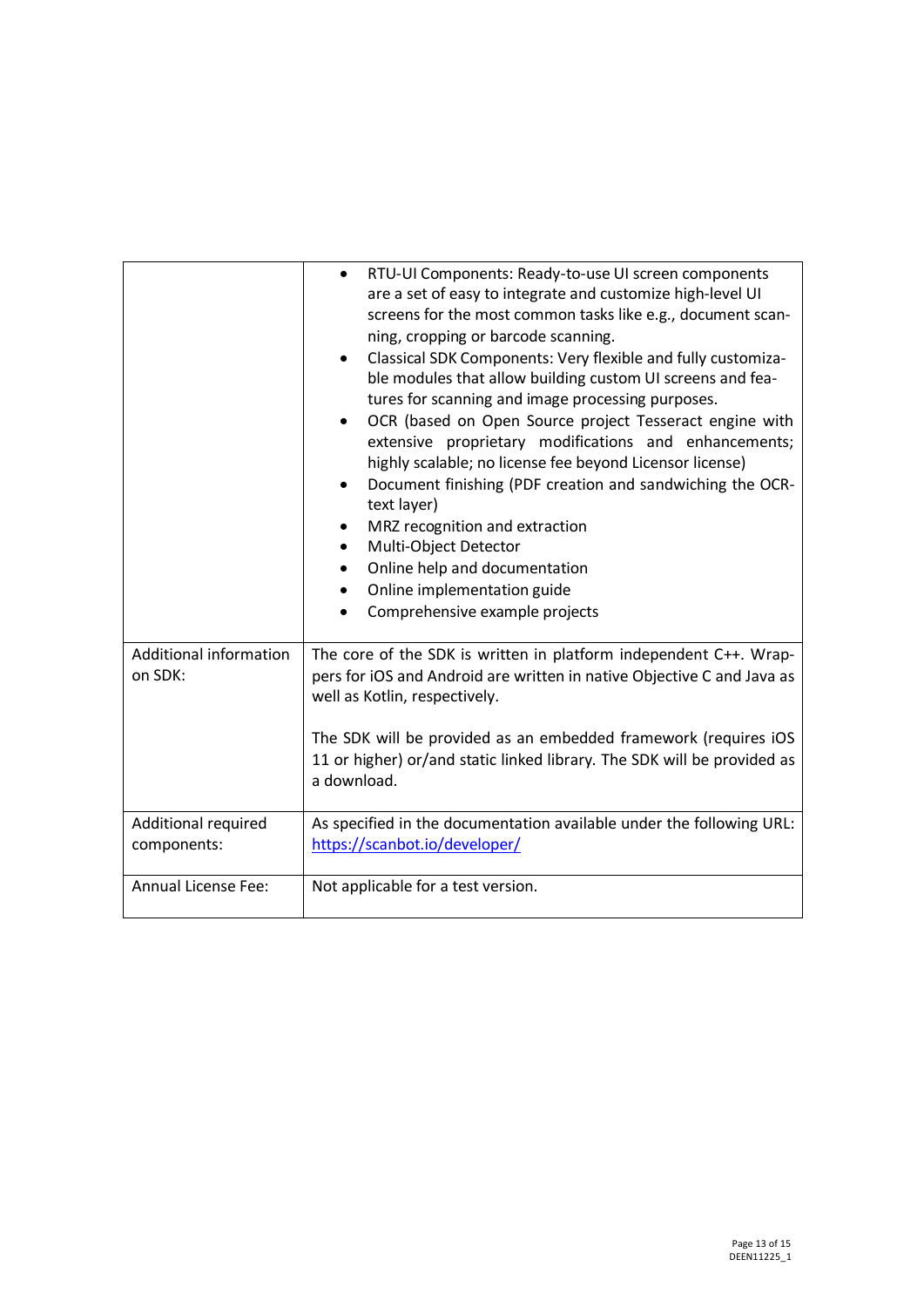# **Package III "Full SDK"**

| Supported platforms: | iOS & Android                                                                                                                                                                                                                                                                                   |
|----------------------|-------------------------------------------------------------------------------------------------------------------------------------------------------------------------------------------------------------------------------------------------------------------------------------------------|
| System requirements: | <b>Developers:</b>                                                                                                                                                                                                                                                                              |
|                      | iOS: Latest Xcode version from App store, MacBook or iMac.                                                                                                                                                                                                                                      |
|                      | Android: Latest Android Studio.                                                                                                                                                                                                                                                                 |
|                      | End user's hardware & software:                                                                                                                                                                                                                                                                 |
|                      | iOS: iPhone 5s or later with iOS 11.0 or higher.                                                                                                                                                                                                                                                |
|                      | Android:                                                                                                                                                                                                                                                                                        |
|                      | Android 5 (API Level 21) and higher.<br>٠                                                                                                                                                                                                                                                       |
|                      | Rear-facing camera with autofocus.                                                                                                                                                                                                                                                              |
|                      | Supported CPU/ABI architecture: armeabi-v7, arm64-v8a,<br>x86 and x86 64                                                                                                                                                                                                                        |
|                      | (https://developer.android.com/ndk/guides/arch.html).                                                                                                                                                                                                                                           |
|                      | We do not support rooted Android devices (custom ROMs).                                                                                                                                                                                                                                         |
|                      | Both operating systems: Constant internet access is not required,<br>since all SDK operations are performed on device. Internet can be<br>used optionally to download OCR language files from a custom serv-<br>er. Alternatively, those files can be provided as assets in the app<br>package. |
| Features:            | Document detection<br>٠                                                                                                                                                                                                                                                                         |
|                      | QR- and Barcode detection                                                                                                                                                                                                                                                                       |
|                      | Supported barcode symbologies:                                                                                                                                                                                                                                                                  |
|                      | Aztec, CodaBar, Code 39, Code 93, Code 128, Data<br>$\circ$<br>Matrix, EAN-8, EAN-13, ITF, PDF-417, QR-Code, UPC-                                                                                                                                                                               |
|                      | A, UPC-E, MSI Plessey                                                                                                                                                                                                                                                                           |
|                      | Batch Barcode Scanner                                                                                                                                                                                                                                                                           |
|                      | Multiple Barcode Detection                                                                                                                                                                                                                                                                      |
|                      | Auto-cropping (including perspective correction and auto-                                                                                                                                                                                                                                       |
|                      | snapping)<br>Scanning UI (user guidance)                                                                                                                                                                                                                                                        |
|                      | Image and document preparation (filtering, image optimiza-<br>tion)                                                                                                                                                                                                                             |
|                      | PDF and TIFF creation                                                                                                                                                                                                                                                                           |